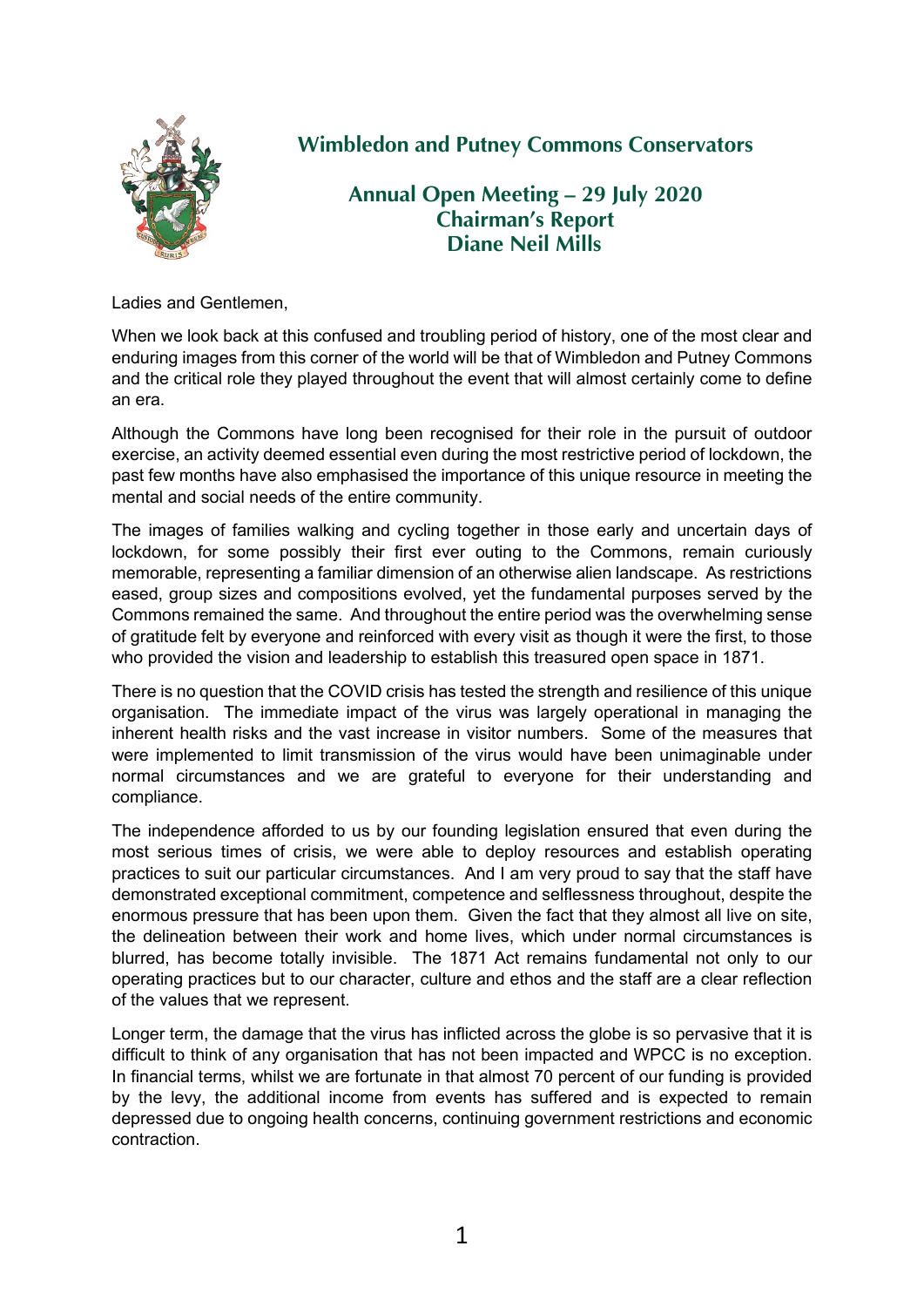The contributions made both in-kind and through donations and long-term contracts are therefore critically important and I would like to thank all of our partners for their co-operation in working with us to find mutually supportive solutions.

In terms of longer-term strategic initiatives, although most activity has been suspended due to the pandemic, significant progress has been made over the year in a number of areas, three of which I would like to highlight due to their contribution to the longer-term resilience of the organisation: governance; the masterplan; and community engagement.

## 1. Governance

Bringing the Charity Commission's Statutory Inquiry, opened on 18 August 2016, to a close has been our highest priority and to that end the Conservators have worked with the Commission to support the inquiry throughout. We therefore welcomed the recent publication of the final report on 2 July.

As many of you are aware, the inquiry was established to investigate the charity's governance arrangements with particular focus on the Putney Lower Common Easement. It represents a challenging period in the charity's long and distinguished history and publication of the report closes an important chapter in these events. With its closure, our intention is to move on and focus on the delivery of our charitable objectives.

The complexity of the matter under investigation is reflected in both the protracted timescales to complete the inquiry and the Commission's conclusions. And although I do not believe it is in anyone's interest to continue the debate, I do think it is worth summarising the key findings, which as much as possible, adopt the wording of the Commission.

(i) The Commission did not make any findings about the decision to grant the easement or the terms of that grant.

(ii) The inquiry found that the decision of trustees in February 2017 not to recover any funds which may have been lost was reasonable and properly taken.

(iii) The inquiry did not find any one individual responsible for any incorrect decision, act or omission.

(iv) The inquiry found that the inability of the trustees in post between 2015 and 2018 to manage the dispute resulting from the granting of the easement was costly to the charity and evidence of mismanagement.

(v) The Commission found that the administration, management and governance of the charity has now significantly improved, in particular since the elections of 2018, and the current trustees have demonstrated their ability to act collectively in the best interests of the charity.

I would also like to make one final comment, which is to recognise and thank our chief executive, Simon Lee, for the important role he played in supporting the Conservators throughout this difficult and protracted process. Simon provided a critical bridge between the various cohorts of Conservators that served over the years and deserves enormous credit for his role in bringing the matter to a close whilst allowing the organisation to continue to move forward throughout the process. We are greatly indebted to him.

In support of the inquiry's underlying objectives, the Conservators openly recognised the opportunity to provide further resilience in governance related processes and over the course of the past two years have put in place measures to deliver additional clarity, structure and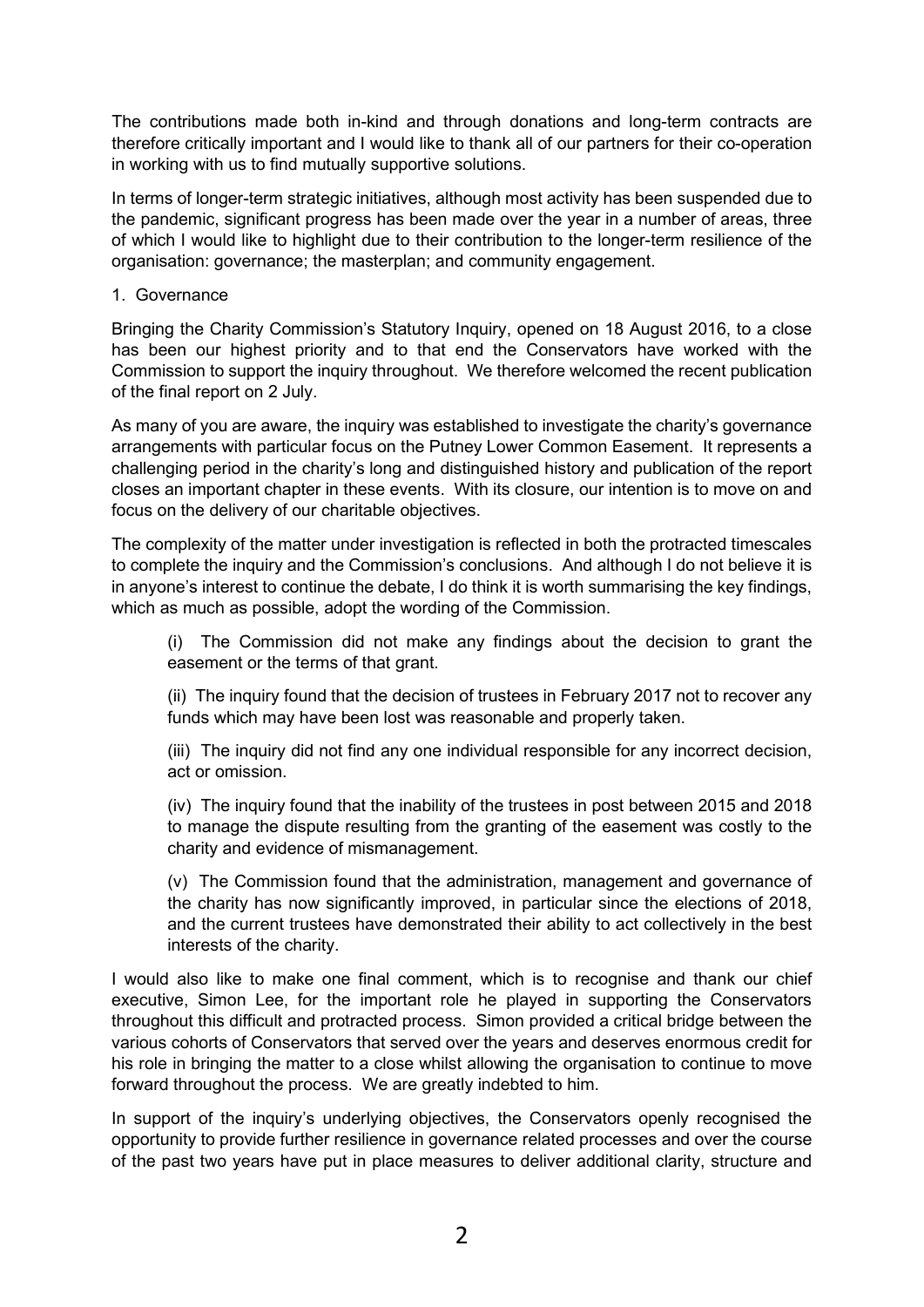rigour in a number of areas including the Access Framework, the Code of Conduct and the Enquiries and Complaints Procedure.

In addition, we recognised the value in clarifying certain election procedures, a matter addressed by the Commission as part of the inquiry. As a result, we are in the process of finalising new Election Guidelines, which will be published and put in place in advance of the 2021 triennial elections.

Finally, the inquiry report also identified the scope to further clarify certain provisions of the 1871 Act. We initiated a review of the constitution in 2018 to identify potential changes to the constitution to enable the charity to better achieve its charitable objectives. Last December we announced that we would begin a phased consultation process this year, which unfortunately has been suspended due to the pandemic. Significant progress has however been made to identify the key provisions requiring amendment and the procedure through which any changes could be effected. Through meaningful consultation, the level of public support for such change will be tested.

Given my earlier comments about our constitution serving us well through the pandemic, I would like to reassure everyone that constitutional reform is not about introducing a more permissive regime or diluting the fundamental purposes of the charity, but it is about enhancing the organisation to achieve its fundamental purpose of preserving, protecting and enhancing the Commons for the purposes of exercise and recreation as so clearly articulated in the founding legislation.

## 2. Masterplan

The Masterplan for the Commons will provide a long-term vision for both the natural and built landscapes as well as the way in which this open space functions to better meet the wideranging purposes that it serves.

The project, funded by the National Lottery Heritage Fund, and capably led by the chief executive, has already established a foundation upon which further research will be progressed. The work carried out to date has demonstrated the strength of the bond between the community and the Commons, reinforcing the value of public consultation and engagement in developing the vision.

## 3. Community Engagement

Strong community support for the Commons has always been a defining characteristic of this unique open space and the launch of the Friends of Wimbledon and Putney Commons in September 2019 formally brought together all those who share a passion for the Commons. The Friends provide a structure for fundraising and collective celebration, including that of the 150th anniversary of the date on which the 1871 Act received Royal Assent, 16 August 2021. My fellow Conservator, Sarah Jane Holden, will be speaking later this evening on this matter.

The year ahead also marks the triennial elections and I would like to encourage all of you to engage in the election process, which remains at the very heart of our constitution, in whatever way you find most appropriate.

In closing, I would like to thank my fellow Conservators for their support and commitment to enable the achievements of the past year to be delivered. The individual perspectives and diverse range of skills, interests and experience that they bring to the board allow for thorough and considered deliberation and effective decision-making and I am grateful for their dedication to the role.